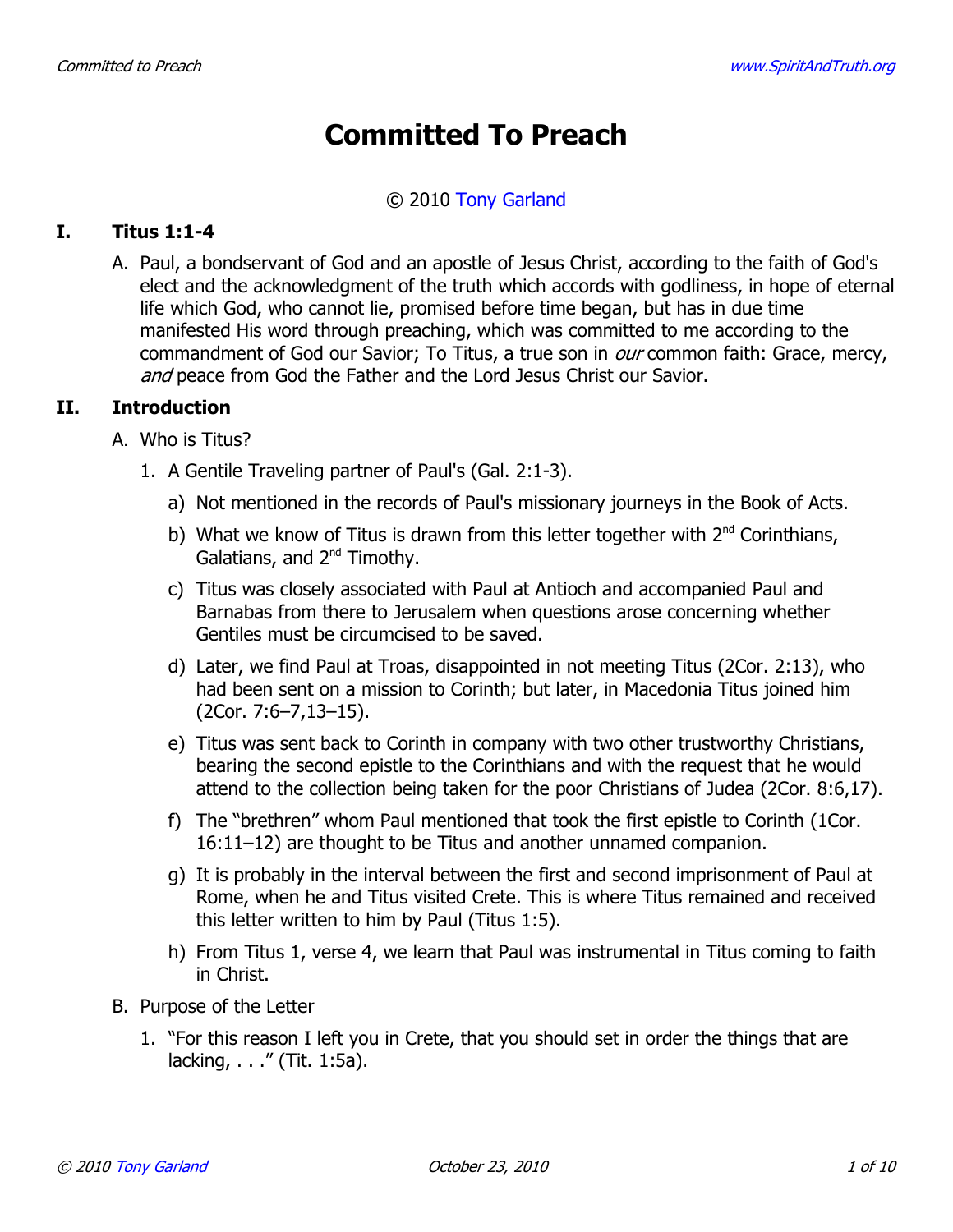- 2. Paul had not remained in Crete long enough to complete important work which was foundational to the firm establishment of Christianity there. The important works which Paul will emphasize to Titus include:
	- a) FIRST Establishing local assemblies with elders having both authority and responsibility for their oversight (Tit. 1:5-9).
	- b) SECOND Correction of those who were interfering with the progress of the gospel and the development of the Cretan believers, especially the Judaizers who were corrupting the gospel through the addition of legalism (Tit. 1:10-16; 3:9-11).
		- (1) Judaism was represented on Crete as Jewish Cretans were among those specially mentioned as attending the great feast of Pentecost (Acts 2:11).
		- (2) Titus was uniquely positioned to defend the freedoms found in Christ. He accompanied Paul when he went up to Jerusalem to confer with the Apostles.
		- (3) Titus becomes a prototype for the Galatians and a test case for the entire gentile mission of Paul. For though he was a Greek, Titus "was not compelled to be circumcised" (Gal. 2:3).
	- c) THIRD Upholding sound doctrine by which men and women, both old and young, would grow in Christian maturity (Tit. 2:1-6).
	- d) FOURTH Exhibiting a pattern of good works commensurate with the fruit of the Spirit  $-$  so that the lives of the Cretan believers would not undermine their witness to the gospel (Tit. 2:7-15; 3:1-8, 14).
		- (1) Notice that a pattern of good works should be the result of sound doctrine. Correct living should never be disconnected from correct doctrine (orthodoxy leads to orthopraxy).
		- (2) Charitable living, without a foundation of correct doctrine, will always degenerate into a system of social works which compromises hard gospel truths for the sake of maintaining relationships. (Love over truth.)
- 3. Titus was to wait for other men sent by Paul, and then return to Paul in Nicopolis, a city in western Greece (Tit. 3:12).
	- a) Tradition associates Titus with Crete on an ongoing basis.
		- (1) He is said to have been permanent bishop on the island and to have died there at an advanced age. The modern capital, Candia, appears to claim the honor of being his burial place. In the fragment by the lawyer Zenas, Titus is called bishop of Gortyna (the chief commercial outpost for Judean interests in Crete [ABD]). Last, the name of Titus was the watchword of the Cretans when they were invaded by the Venetians. [Unger]
- 4. By now, Titus is no stranger to the sensitivities and firmness required in order to establish believers in the faith and correct both errors of doctrine and practice since he had been sent by Paul to the church at Corinth on a similar mission (2Cor. 12:18).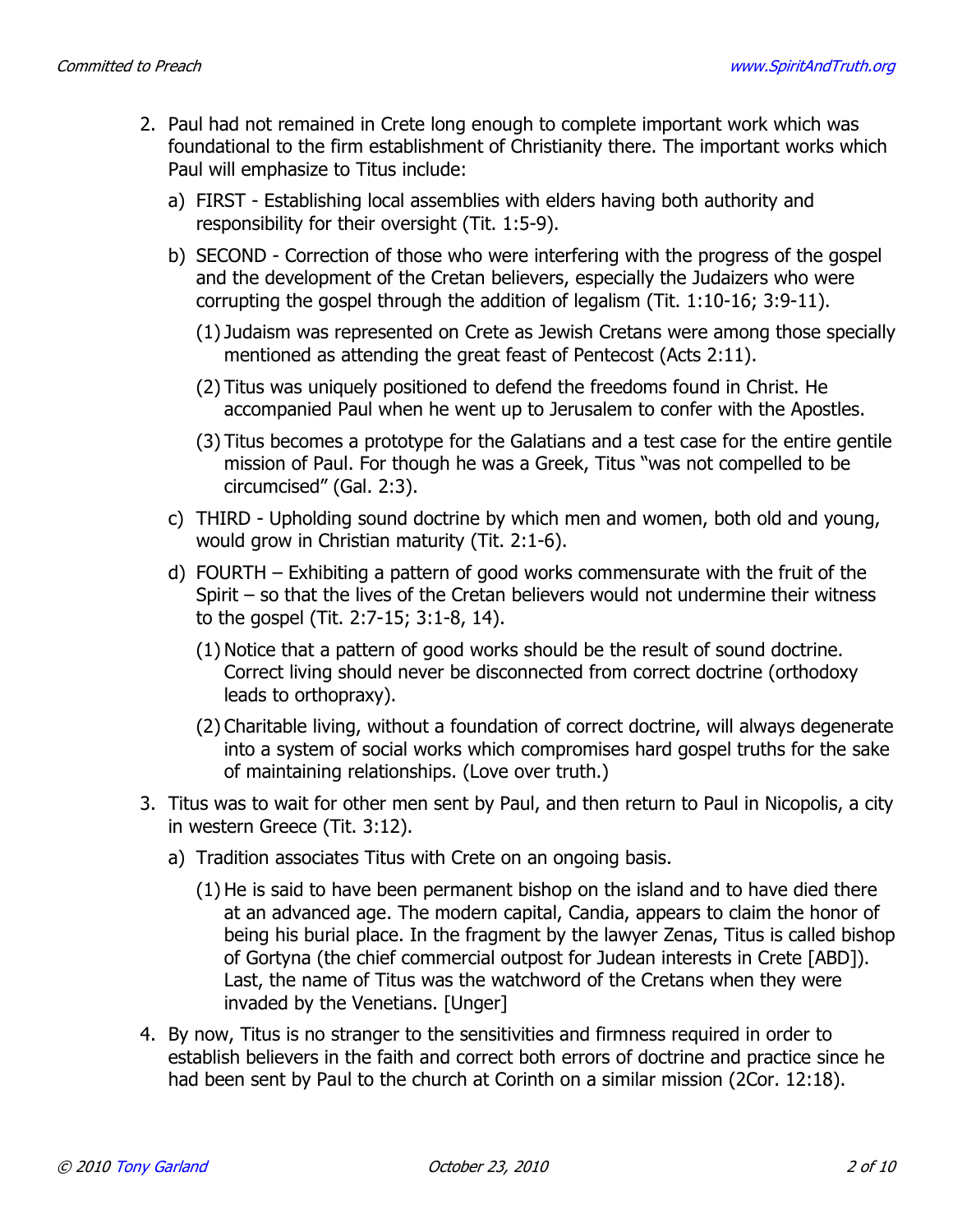- C. Paul's Ministry in Crete
	- 1. 4<sup>th</sup> and final missionary journey: under centurion escort to Rome (Acts 27:7-12).
	- 2. Ship reached Fair Havens and remained there less than a month.<sup>1</sup>
	- 3. Later, after Paul's release from prison in Rome, Paul appears to have returned to Crete with Titus.
	- 4. Written from Nicopolis, approximately A.D. 65, some 2-3 years before Paul's final imprisonment and death.

#### III. **Exposition**

A. Titus 1:1

# 1. "Paul, a bondservent of God and an apostle of Jesus Christ"

- a) Two members of the Godhead
	- (1) Servant of God (the father), the God of his fathers Whom Paul was already superficially familiar with from the OT scriptures.
	- (2) Apostle of Jesus Christ. The son of God Who Paul was initially unfamiliar with and who rebuked him on the road to Damascus.
	- (3) It was Paul's new understanding of Jesus as God which he most closely associated with his mandate as an apostle: a representative or envoy concerning the person and work of Christ.

# 2. "according to the faith of God's elect and the acknowledgment of the truth."

- a) Servanthood and apostleship are said to be "according to the faith of God's Elect"
	- (1) Better translated as "for the faith" (NASB) or "to further the faith" (NET) "of God's elect."
	- (2) Paul is describing the purpose and motivation behind his letter, and ultimately his entire life.
	- (3) His primary purpose, when interacting with believers, is to build up their faith and their understanding and acceptance of truth.
- b) Election
	- (1) A Biblical truth which has fallen on hard times in the man-centered Christianity of our day.
	- (2) Paul understood and experienced election like few others.
		- (a) Conversion on road to Damascus  $-$  he was zealously opposing the very thing which God had elected him to promote.

 $^1$  The ship reached Fair Havens in the latter part of September, and was detained there by a continuance of unfavorable winds until after October 5" (Ramsay, p. 322). [Unger, s.v. "Paul"]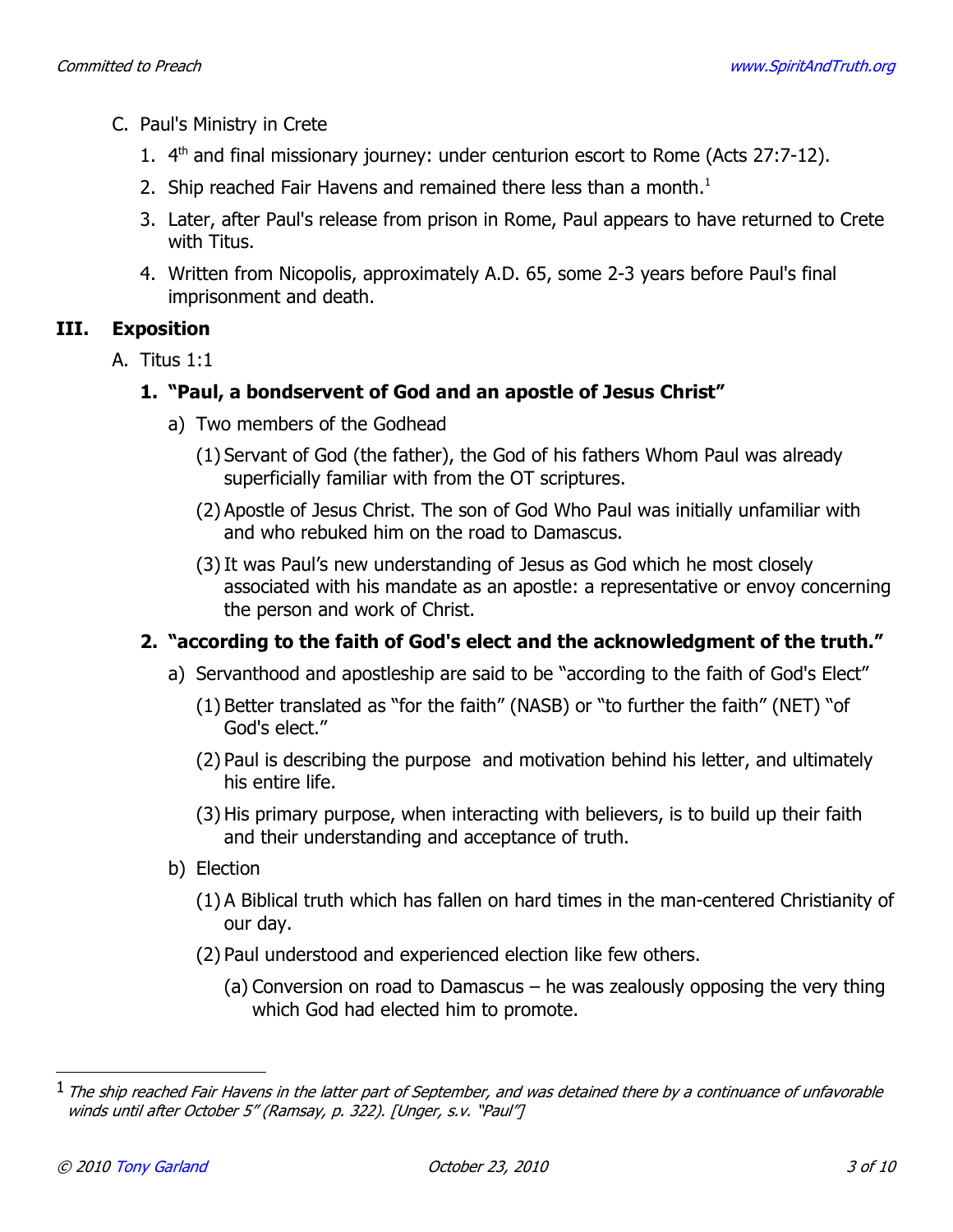- (b) Acts  $22:14$  Ananias' instructions from God to Paul Then he said, 'The God of our fathers has chosen you that you should know His will, and see the Just One, and hear the voice of His mouth. "
- (c) "chosen" is [procheirizomai, middle voice] "to hand pick ahead of time"
- (d) In time past, God Himself has hand-picked YOU to know His will!
- (e) Paul was chosen in advance, appointed, ordained by  $God in complete$ opposition to everything Paul was doing at that time.
- (3) Notice how Paul, when writing to the church in Galatia, understands how God's election works in conjunction with His opportune time:
	- (a) Galatians 1:15-16 But when it pleased God, who separated me from my mother's womb and called me through His grace, to reveal His Son in me, that I might preach Him among the Gentiles, I did not immediately confer with flesh and blood,

### 3. "acknowledgment of the truth which accords with godliness"

- a) The word for "truth" (*epignosis*) has an intensifying preposition to it which denotes coming to know and appropriate that which is known.
	- (1) Acknowledging the truth must go beyond understanding and agreement so that it affects how one lives day-to-day.
	- (2) How does one know when a person acknowledges the truth in the sense Paul speaks of here?
		- (a) Paul gives us a key: the truth which is known "accords with godliness"
		- (b) The Greek could be read: "knowledge of the truth. [Which kind of truth?] The truth which is for the purpose of godly living."
	- (3) A significant and rapidly growing problem within Christianity in our day: "professors" who are not "livers".
		- (a) Saying "I'm a Christian" is relatively easy, living it out day-to-day is not so easy.
		- (b) A growing number within "Christianity" either verbally deny its teachings or live in such a way that their testimony denies the will of the very Lord they profess to follow.
			- i) This is a troubling trend. Christianity would be better off without such professed followers because they are a perverting influence which serves to misrepresent the true Work of God.
		- (c) For the true Christian, Biblical truth is not complete having been captured in a creed, doctrinal statement, or by words of any form. Biblical truth must be *incorporated* into the life of the believer before it is the type of truth the New Testament endorses.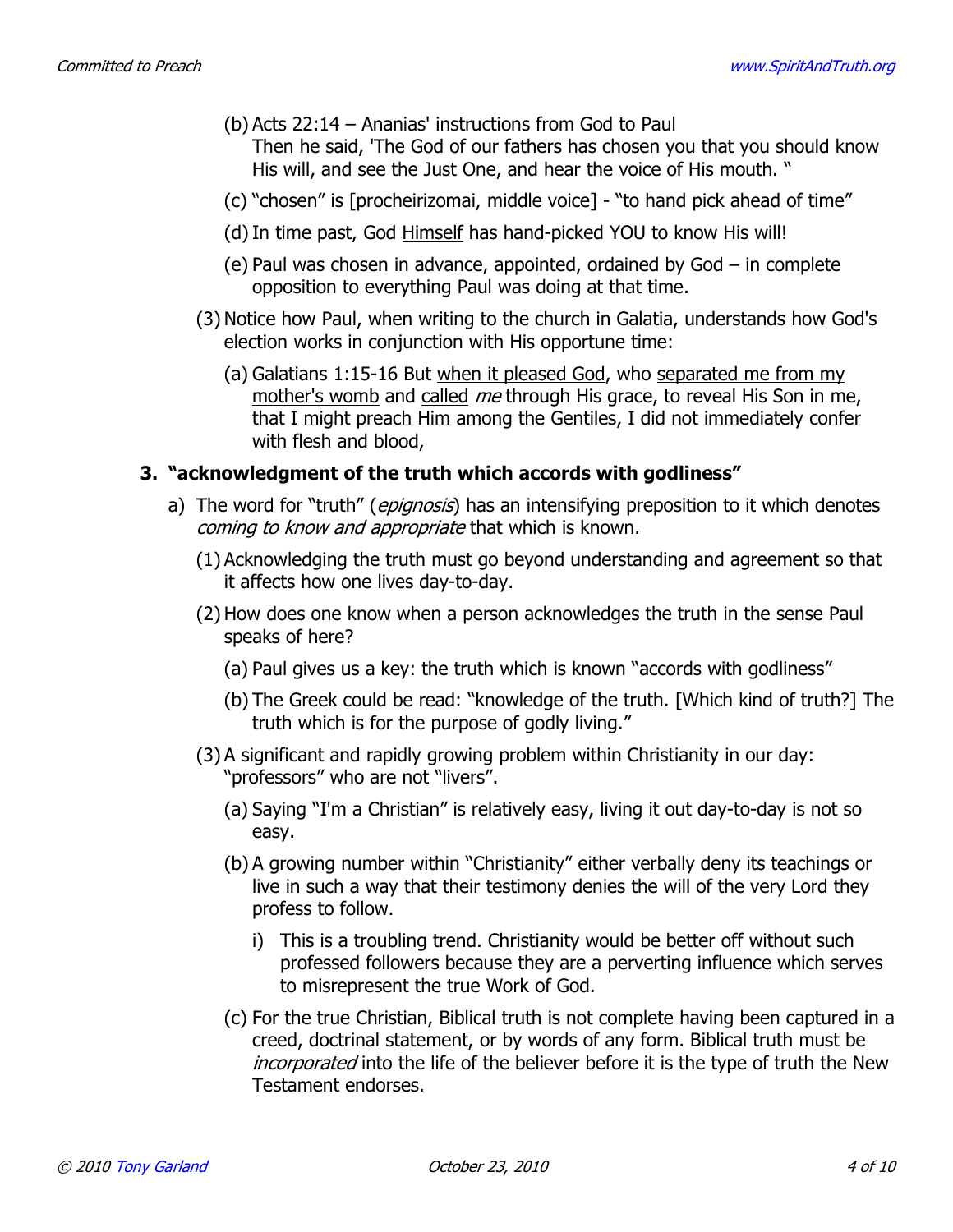- (d) How else could Paul write to the church at Corinth (2Cor. 3:2-3): You are our epistle written in our hearts, known and read by all men; clearly you are an epistle of Christ, ministered by us, written not with ink but by the Spirit of the living God, not on tablets of stone but on tablets of flesh, that is, of the heart.
- (e) As we'll come to see, Paul and Titus faced this same issue of inconsistent Christian living among the believers of Crete as well.

### $B.$  Titus 1:2

### 1. "in hope of eternal life"

a) This service and apostleship of Paul is motivated not only be the desire to see believers come to live in a way which is pleasing to God in this life, but also knowing that the acknowledgment of God's truth by unbelievers leads to the attainment of eternal life.

### 2. "which God, who cannot lie, promised before time began"

- a) "promised" is in the middle voice emphasizing the idea that "God [Himself] promised" - the promise is as good as the character of its source
- b) Paul reemphasizes the surety of the promise of eternal life by mentioning that it is impossible for God to lie or mislead to any degree
	- (1) The Greek reads, "which the not-lying God promised" or "which the trustworthy God promised."
	- (2) This particular word for "trustworthy" is used only of God in the NT. It is one of several unique attributes which separates Him from mankind - which mark him as Holy.
		- $(a)$  Numbers 23:19

God is not a man, that He should lie, Nor a son of man, that He should repent. Has He said, and will He not do? Or has He spoken, and will He not make it good?

- c) Paul gives three reasons why the promise of eternal life is "good as gold":
	- (1) The promise is from God Himself.
	- (2) The promise is from a source which cannot lie.
	- (3) The promise was a high-priority in the plan of God by virtue of having been made from the very beginning  $-$  apparently before time itself existed.
	- (4) The Greek here is somewhat difficult and reads: "before times of eons" or "before periods of eons."
		- (a) KJV: "before the world began"
		- (b) NASB: "long ages ago"
		- (c) ESV: "before the ages began"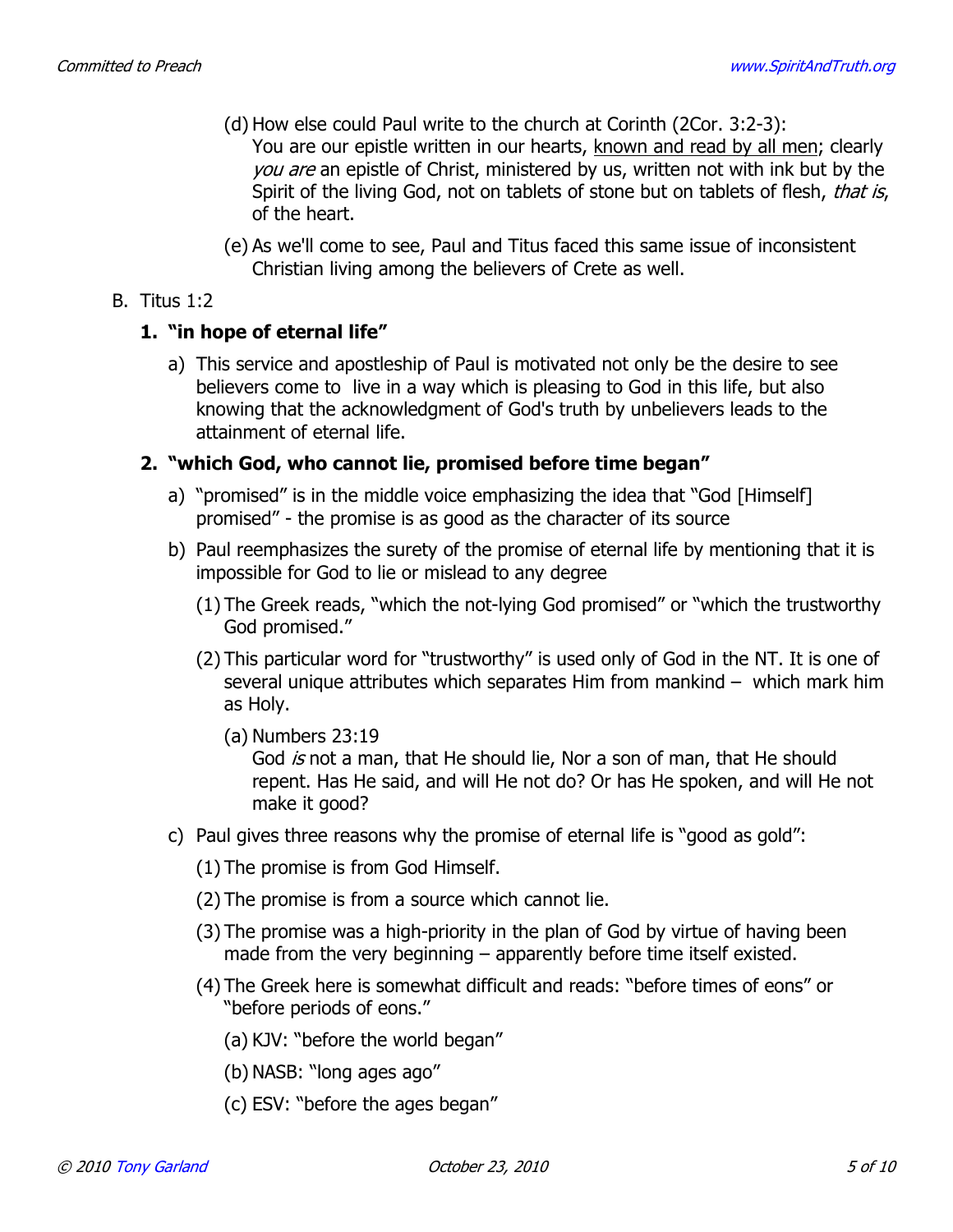- (5) However it may be rendered in English, the phrase clearly indicates that the purpose of God to provide eternal life for the elect by way of redemption was a promise in His mind before creation itself and long before events played out in history.
- C. Titus  $1:3$

### 1. "but has in due time manifested His word through preaching"

- a) Although the promise of eternal life is from eternity itself, predating history, the means by which it was to be attained was manifested within history.
- b) "in due time" reads literally, "in His own [opportune] time" according to God's timetable.
- c) The idea here is very similar to what Paul writes in Galatians where he discusses the purpose of the Law of Moses prior to the completed work of Christ on the cross.
	- $(1)$  Galatians 4:4-5

But when the fullness of the time had come, God sent forth His Son, born of a woman, born under the law, to redeem those who were under the law, that we might receive the adoption as sons.

- d) God, being outside of time, had already determined many things, including the need and means by which eternal life would be attained by men. His purposes from eternity are not all played out instantly  $-$  He weaves them into the fabric of history according to "His own [opportune] time."
- e) In other words, God knows when and how to present what He wants man to know in a way which is optimal to His purposes.
- f) What did God due in His opportune time? He "manifested His Word through preaching"
	- (1) He caused His Word "to be made known," "to be shown."
	- (2) This refers to what we call Special Revelation truth which could not be known by any other means than God revealing it directly to man through the Scriptures.
	- (3) We know this differs from General Revelation because General Revelation is truth which is available to all men in all ages and this passage tells us that His Word was not shown or made known until it suited His purpose.
	- (4) We also see here the idea of "progressive revelation" that not all of God's Word was revealed at a single time in history. Instead, it was given through various individuals in various historical settings according to His ultimate purpose.
	- (5) Among the revelation given by God for our particular age, the age of the Church, is information specifically given through Paul, revealing truth which he refers to as "a mystery" - information now provided by God through Paul which was not revealed in earlier times. Times which were not "God's opportune time."
- q) "through preaching"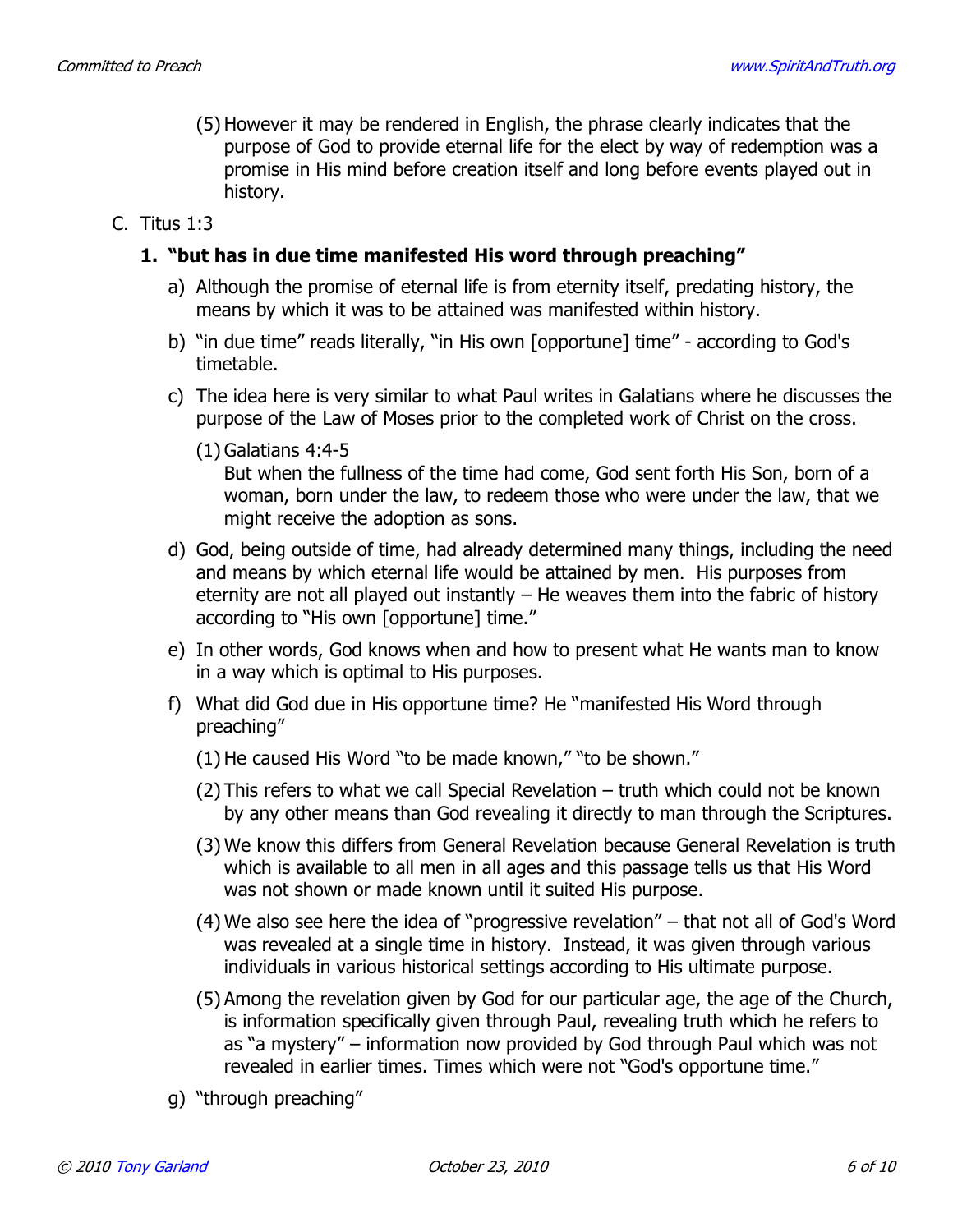- (1) God has chosen to reveal His Word in two stages: 1) by revealing truth to chosen individuals (prophets, kings, apostles) who recorded what God revealed in written form, and 2) by raising up individuals to proclaim the previously revealed truth.
- (2) As an apostle, Paul was actively used in both of these stages of communication, but Titus and those of us who follow only operate in the second stage: we proclaim that which God has already revealed for our age.
	- (a) As John MacArthur observes, "We are waiters, not chefs." We don't cook the meal. Our business is to take the meal that God has already prepared and deliver it, unmodified, to the table where it can be eaten by the people of God.
- (3) The two primary means by which this is done is preaching and teaching.
	- (a) Although a precise distinction between preaching and teaching can't necessarily be maintained, it is helpful to consider them as two somewhat different categories of communication.
	- (b) Preaching emphasizes proclamation, generally to those who are unfamiliar with the message being communicated. The initial presentation of the gospel to those who have not heard would generally occur by way of preaching.
	- (c) Teaching conveys a more careful and systematic, or deeper, understanding of information which may have already been communicated in more introductory form. As such, it is more often the means by which believers who have already accepted the gospel grow in maturity and sanctification.
	- (d) Preaching the gospel over-and-over to people who already know and have accepted it does not lead to Christian maturity.
	- (e) On the other hand, attempting to teach systematic details about God's Word will generally be ineffective to those who have not first heard the gospel presentation and come to place their faith in Christ.

# 2. "which was committed to me according to the command of God"

- a) The word rendered "committed" here denotes the idea of "having been entrusted."
- b) The preaching of God's Word was given into Paul's hands by God with the expectation that Paul would be faithful with it.
- c) Paul was not free to do as he pleased, as a bondservant and apostle, he had also been entrusted with a commission to preach God's Word.
- d) This responsibility to preach the gospel was something that Paul did not take lightly. He mentions it when writing to the church at Corinth: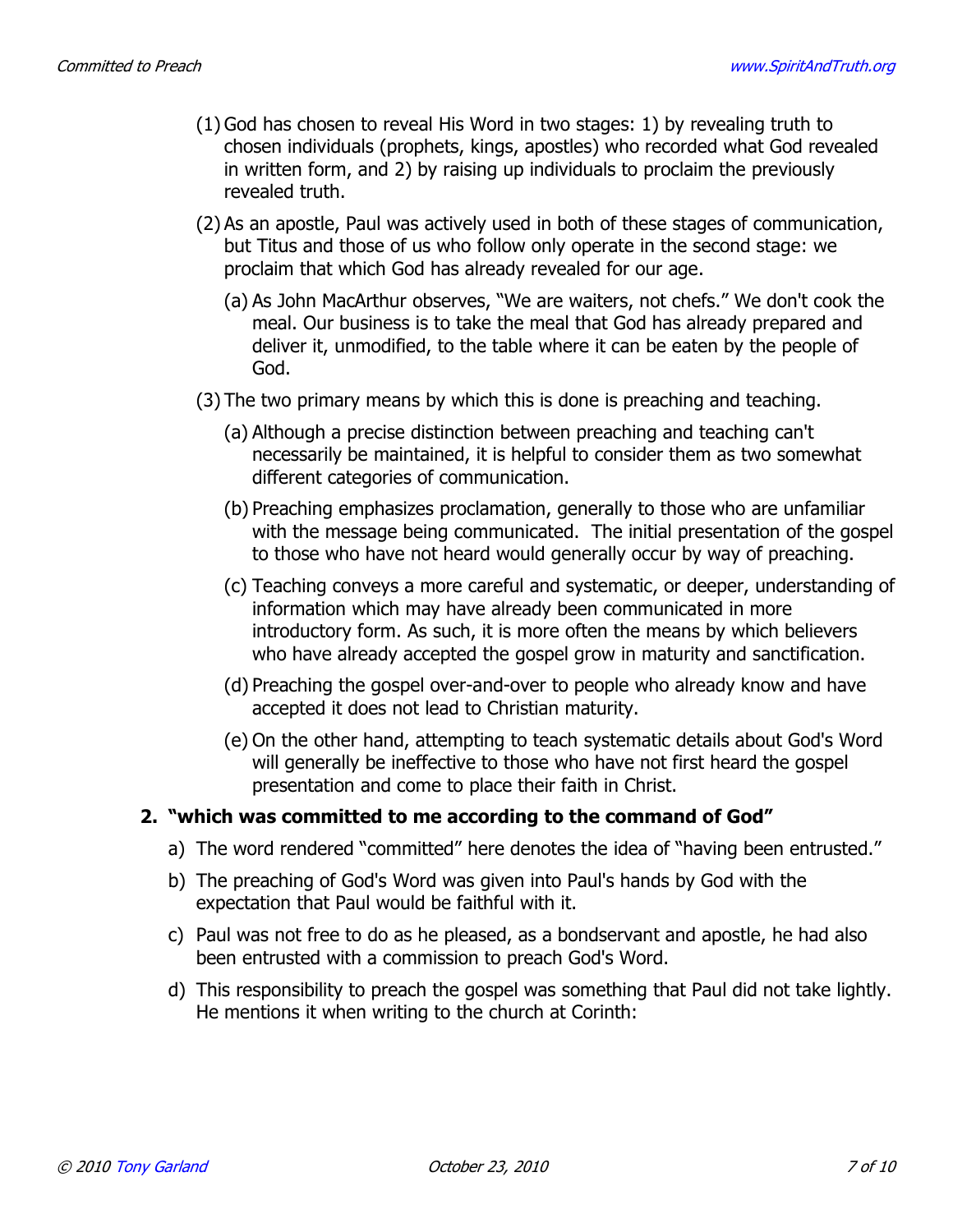$(1)$  1 Corinthians 9:16-17

For if I preach the gospel, I have nothing to boast of, for necessity is laid upon me; yes, woe is me if I do not preach the gospel! For if I do this willingly, I have a reward; but if against my will, I have been entrusted with a stewardship.

- (2) Paul saw his responsibility as a stewardship: as we all should.
- (3) God has given His Word, it is our responsibility to promote its message, both geographically and temporally: worldwide and from generation to generation.
- (4) This stewardship includes a responsibility to preserve the *understanding* the proper interpretation of the message.
- e) When Paul refers to his stewardship as being "according to the command of God", he is not using a mere figure of speech.
	- (1) In his defense before king Agrippa, Paul described his conversion on the road to **Damascus**
	- $(2)$  Acts  $26:15-18$

"So I said, 'Who are You, Lord?' And He said, 'I am Jesus, whom you are persecuting. 'But rise and stand on your feet; for I have appeared to you for this purpose, to make you a minister and a witness both of the things which you have seen and of the things which I will yet reveal to you. 'I will deliver you from the *Jewish* people, as well as *from* the Gentiles, to whom I now send you, 'to open their eyes, in order to turn them from darkness to light, and from the power of Satan to God, that they may receive forgiveness of sins and an inheritance among those who are sanctified by faith in Me.'

- (3) Acts 9:20 "Immediately he preached the Christ in the synagogues, that He is the Son of God."
- f) Notice how Paul connects the promise of eternal life with his stewardship and responsibility to preach God's Word.
	- (1) Although Paul understands the Biblical teaching of election, he also understands that God has chosen to use the preaching of His Word through mere mortals as a primary means by which people are saved.
	- (2) As Paul explained when writing to the church at Rome (Rom. 10:12-14): For there is no distinction between Jew and Greek, for the same Lord over all is rich to all who call upon Him. For "whoever calls on the name of the LORD shall be saved." How then shall they call on Him in whom they have not believed? And how shall they believe in Him of whom they have not heard? And how shall they hear without a preacher?
- 3. In summary of the first 3 verses, Paul understood his stewardship and calling had two primary points of emphasis:
	- a)  $1 -$  To preach the gospel so that people who did not know God could call on the name of the Lord and be saved. This is his evangelistic ministry to the unsaved.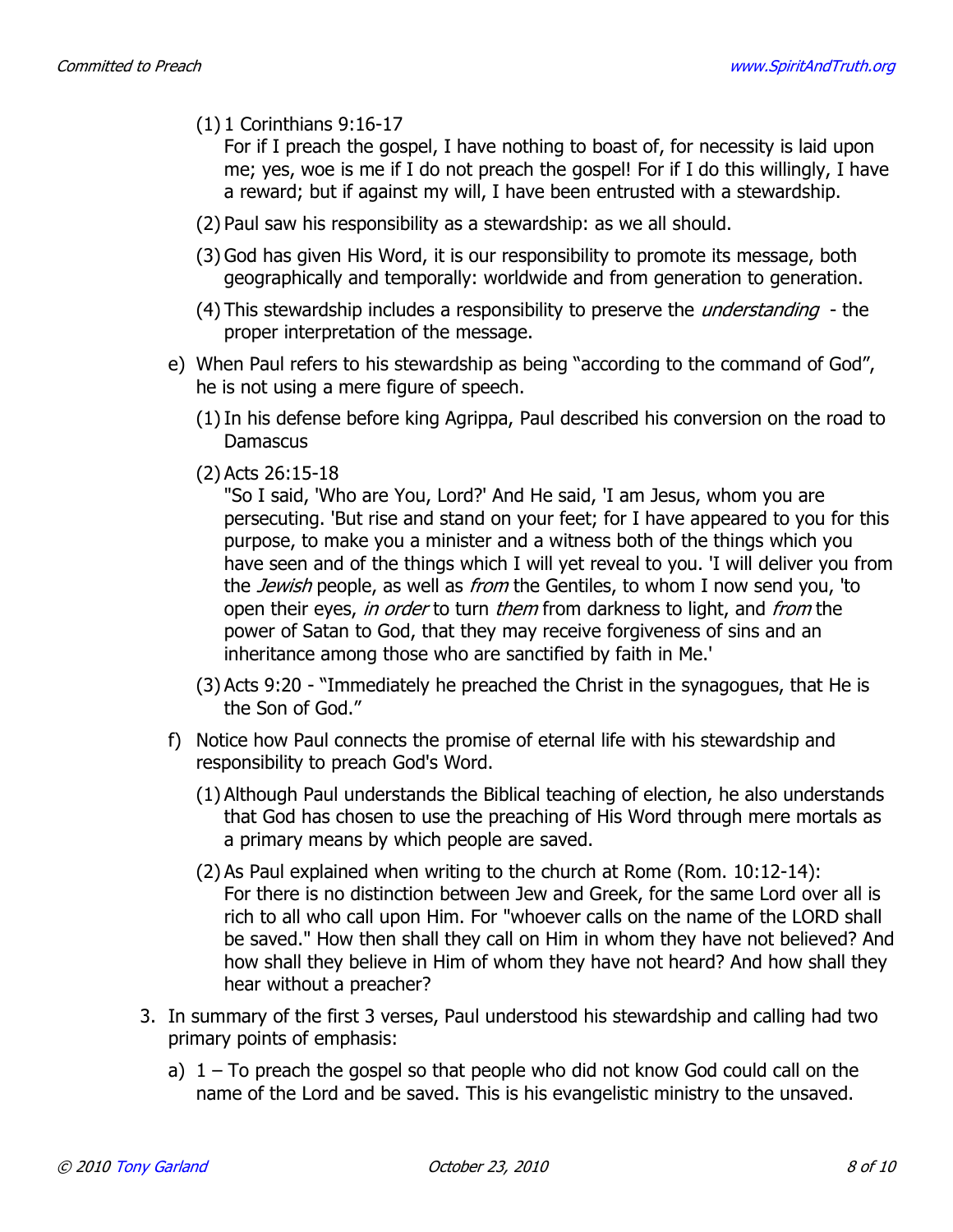b)  $2$  – To build the faith of the elect, those already saved, such that they would acknowledge the truth in such a way that it would affect their daily living. So that their lives would be "living epistles" read by others and the message which was read would speak "godliness."

### D. Titus 1:4

### 1. "To Titus, a true son in our common faith"

- a) Paul probably refers to Titus as a "true son" or "genuine son" because Titus came to faith under Paul's ministry.
- b) Elsewhere, in reference to the faith of Titus, Paul refers to him merely as a "brother"  $(2Cor. 2:13).$

#### IV. **Points Of Application**

- A. Paul's election and the subsequent responsibility he felt to serve Christ and to preach God's Word should be a motivating factor in the life of every believer. We all have been "bought" with a [precious] price" (1Cor. 6:20; 7:23) and are "not our own" (1Cor. 6:19).
	- 1. 2 Timothy 2:4 No one engaged in warfare entangles himself with the affairs of [this] life, that he may please him who enlisted him as a soldier.
- B. Like Paul, we too have a stewardship to preserve and present God's message in two primary venues:
	- 1. Preaching the good news of salvation in Christ to those who have not yet heard or responded (evangelization).
	- 2. Teaching the truths of God's Word to believers in order to equip and edify them building them up in the faith.
	- 3. In order to do either one effectively, we ourselves must be equipped and edified in the faith by our own continued immersion in God's Word and in fellowship, prayer, and worship.
- C. Paul's introduction underscores his authority to instruct Titus and, through him, the fledgling fellowship of Christians on the island of Crete.
	- 1. God's design for the Christian church, as we shall see in our subsequent study of the book of Titus, involves an authority structure with plural elders quiding local fellowships. Christianity outside of these parameters is in disobedience to God's design.
		- a) The modern idea that it can be "just me and God and the internet" as a way of fulfilling one's duty for Christian fellowship is both unbiblical and dangerous.
		- b) [Talk about the deception such believers often labor under.]

#### V. **References**